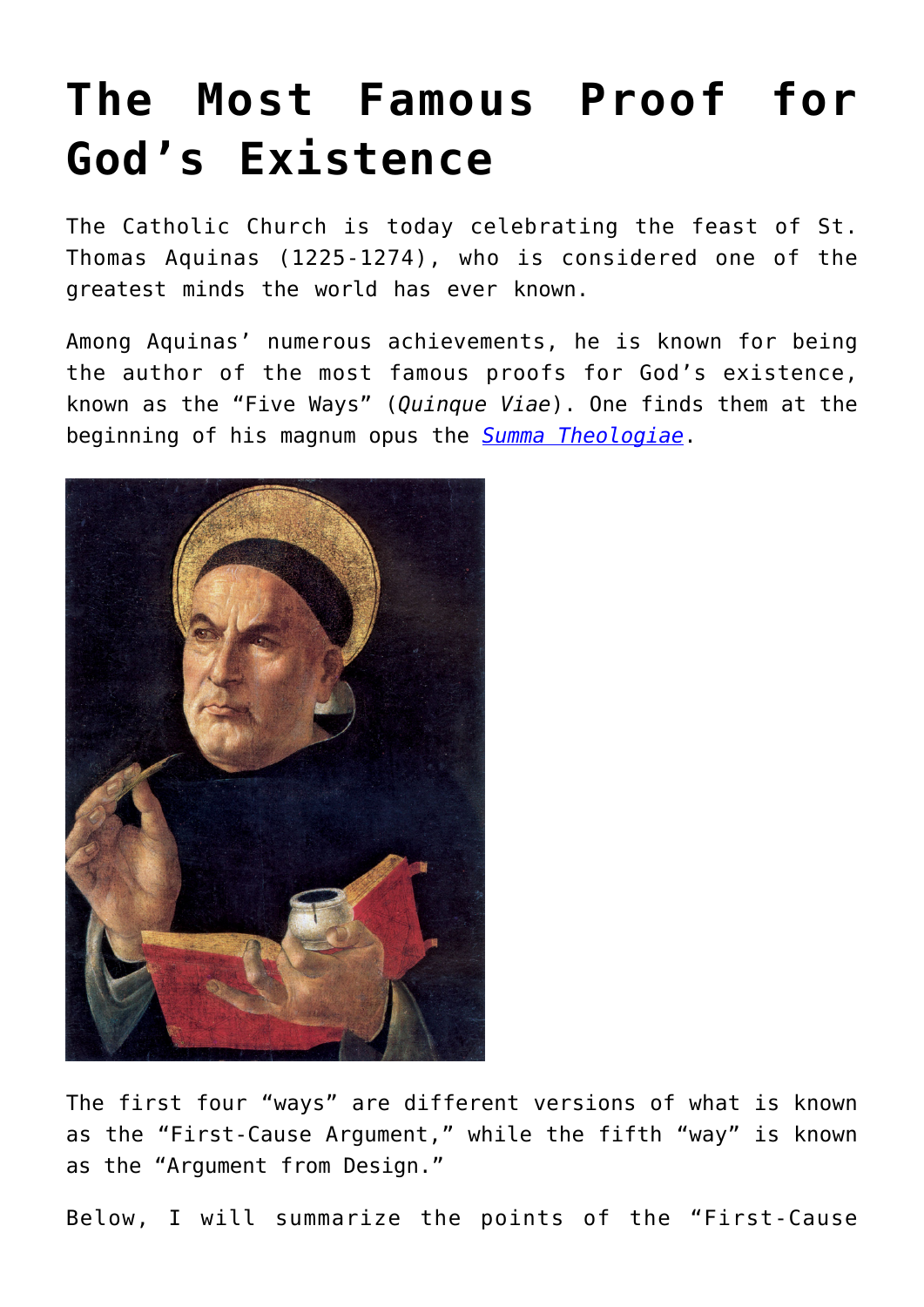Argument." In doing so, it's important to note that it is not necessarily a proof for the existence of a personal God, or the God of any particular religion. Rather, it is simply Aquinas' attempt to prove that some sort of eternal, divine being exists.

The "First-Cause Argument":

– It's impossible for a thing to be the cause of itself.

– If something is caused by another, then these causes must go back to infinity, or there must be a first, uncaused cause that begins the chain of causes in the universe.

– It's not possible for causes to go back to infinity.

– Therefore, there must be a First Cause, which everyone calls "God."

Here is Dr. Peter Kreeft's summary of the argument:

*"Now the whole universe is a vast, interlocking chain of things that come into existence. Each of these things must therefore have a cause. My parents cause me, my grandparents cause them, et cetera. But it is not that simple. I would not be here without billions of causes, from the Big Bang through the cooling of the galaxies and the evolution of the protein molecule to the marriages of my ancestors. The universe is a vast and complex chain of causes.*

*But does the universe as a whole have a cause? Is there a first cause, an uncaused cause, a transcendent cause of the whole chain of causes? If not, then there is an infinite regress of causes, with no first link in the great cosmic chain. If so, then there is an eternal, necessary, independent, self-explanatory being with nothing above it, before it, or supporting it. It would have to explain itself as well as everything else, for if it needed something else as its explanation, its reason, its cause, then it would not*